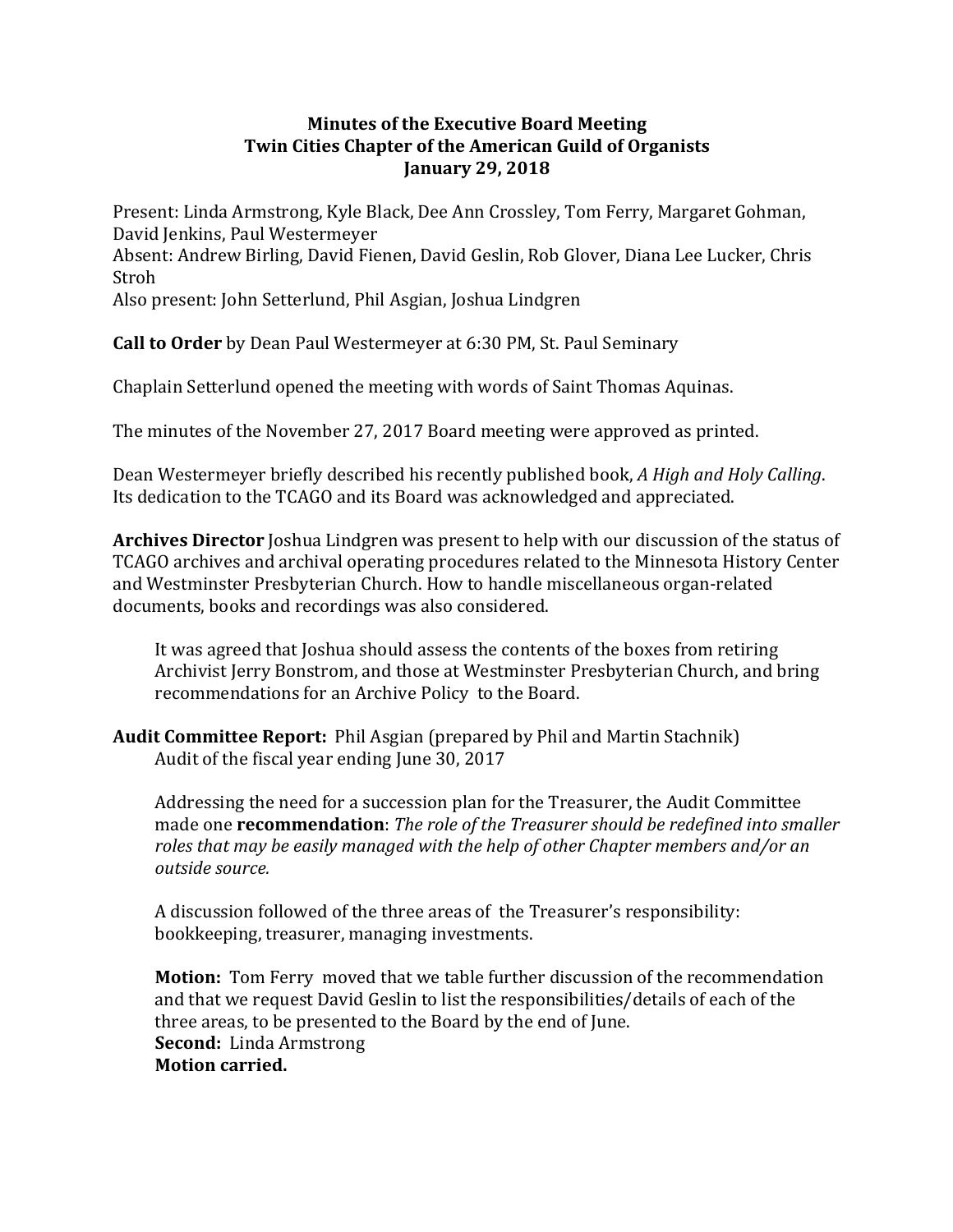Paul will communicate with David after the minutes of this Board meeting are sent out.

## **Report:** Sub-Dean David Jenkins

- update of the June POE, with information about the facilities, programs, and faculty. With support from National AGO and APOBA, there are no major concerns about the finances. David and Dee Ann mentioned ways in which TCAGO members could be involved. Publicity is underway, with one student already registered.
- − Dean Westermeyer read a letter from the Kansas City National Convention requesting money to support the programs presented by Jamie Bobb and Michael Barone. David Jenkins reminded us that TCAGO has purchased a full page ad in the convention book. After discussion, it was agreed that we would not contribute more than the ad.
- − We talked about honoring Michael Barone in the fall, when the 35<sup>th</sup> anniversary of Pipedreams is celebrated. The TCAGO program committee is already thinking about this.
- − Michael Barone has proposed we commission an organ piece from Rachel Laurin to mark the Pipedreams anniversary or his 50 years of broadcasting.
- − Noted: Wilma Jensen's recital on February 1 and workshop/seminar on February 3, and Pipe Organ Discovery Day on February 24
- − Danish organist Bine Bryndorf will play a recital at House of Hope Presbyterian Church, St. Paul, on Friday, April 6, and give a master class on Saturday, April 7 at Ferguson Hall, University of MN.

Kathy Handford is now a member of the TCAGO Program Committee.

## **Report:** Secretary, Dee Ann Crossley

- − update on the Northrop organ, University of MN. The MN Orchestra's October 12/13 concert at Northrop will feature the newly restored organ in a commissioned concerto by John Harbison, with Paul Jacobs, organist. The TCAGO will help publicize the concert and other subsequent events featuring the Northrop organ.
- **Report:** as emailed to the Board by David Geslin, Treasurer The to-date budget vs. actuals and a Financial Position Statement were briefly reviewed.

The investment enquiries from David Engen were forwarded to, and answered by, David Geslin.